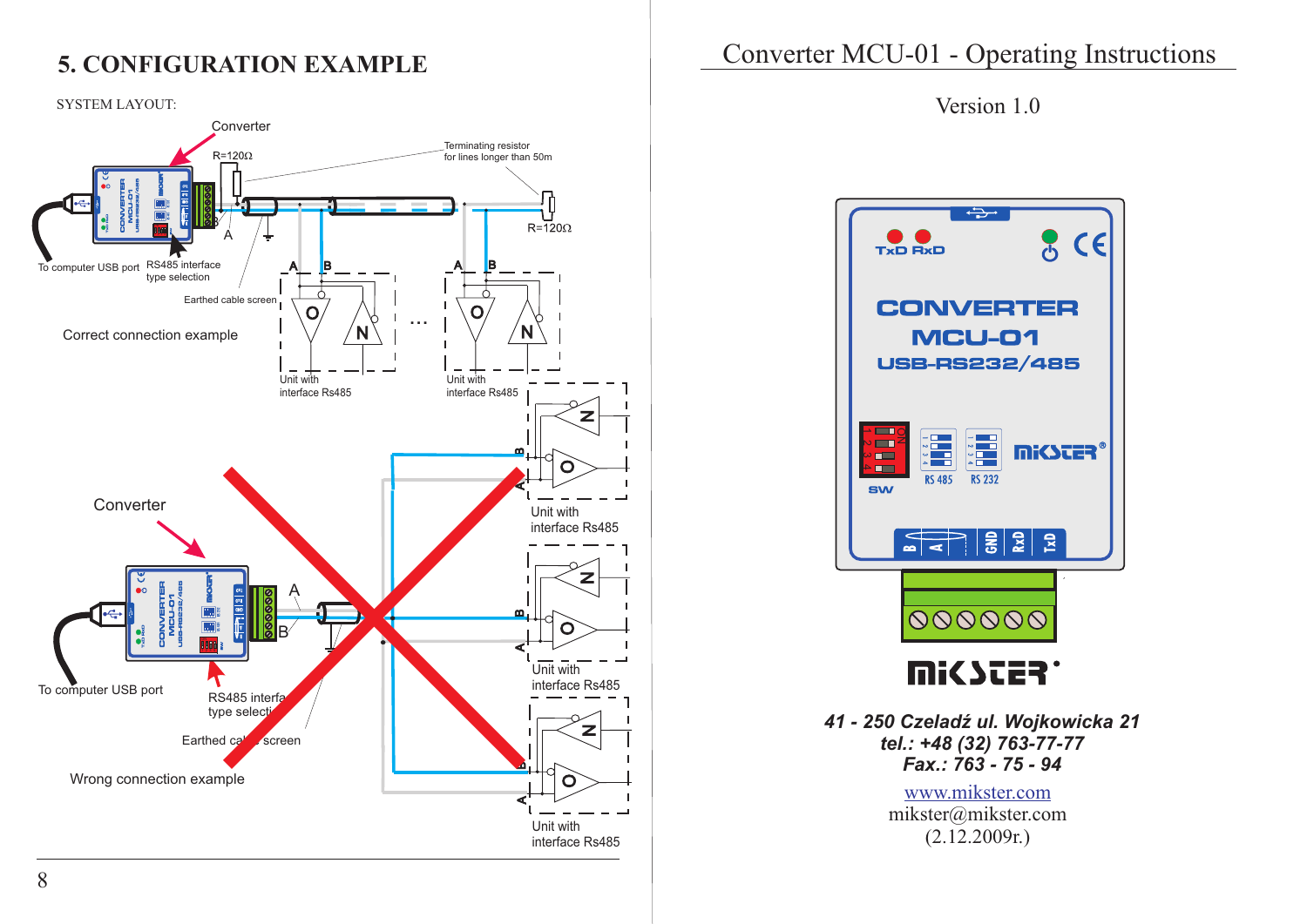### **TABLE OF CONTENTS**



Maximum cable length for interface RS485 is 1200m, in case if length >50 m, connect terminating resistor  $120\Omega$ (delivered with the whole set) between terminals A and B. Maximum of 32 devices may be connected to line RS485.



Maximum cable length for interface RS232 is 15 m.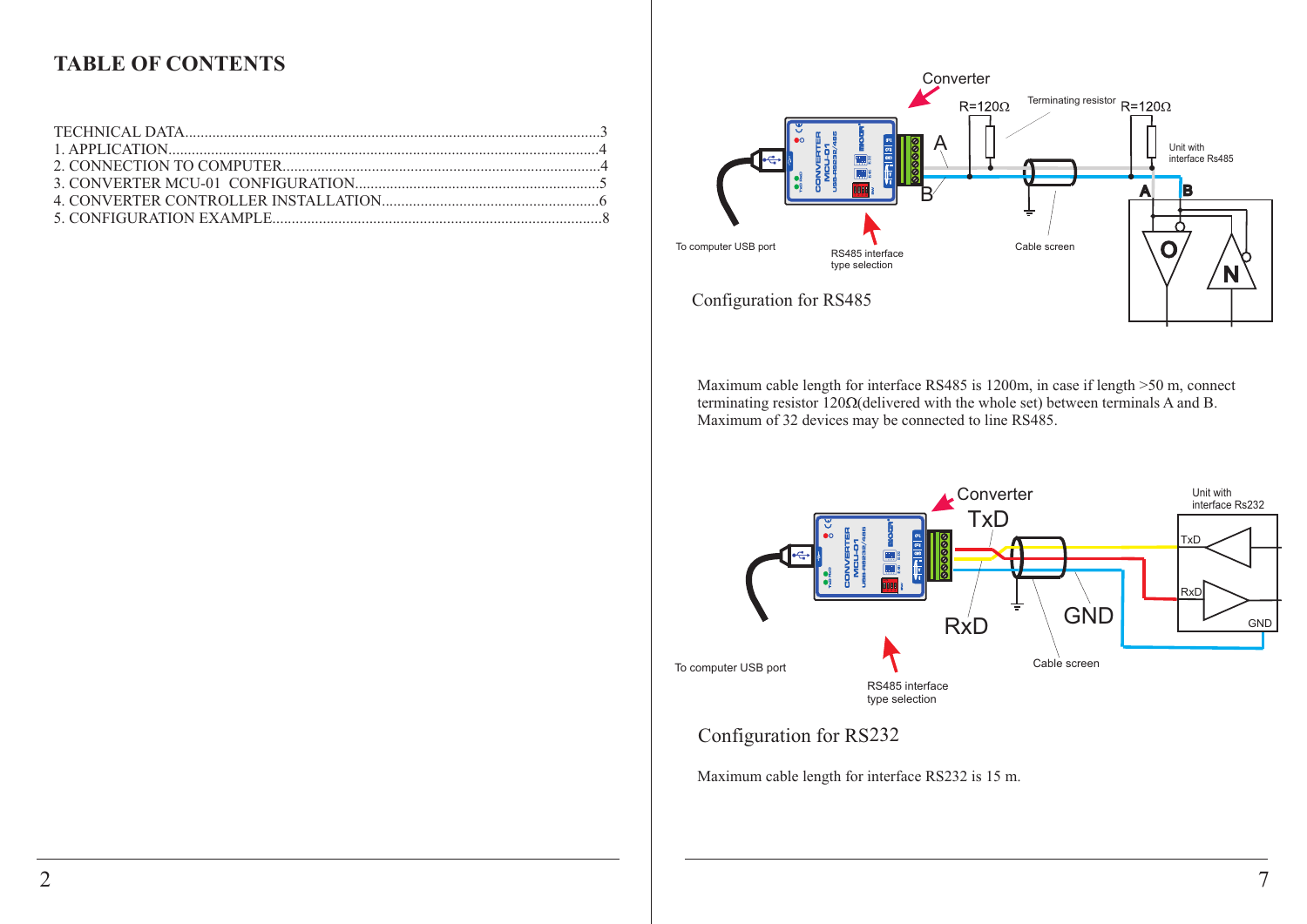## **4. CONVERTER CONTROLLER INSTALLATION**

As soon as the converter has been connected to computer, the Windows XP system should display message that new hardware has been detected Select option: **Automatic software installation, and press button "Continue"**



Installation Wizard searches for new hardware



USB High Speed Serial Converter

Press "Finish" after finding new hardware



New hardware detected message will appear

Then proceed with software installation. Automatic installation option should be selected.

**USB Serial Port** 2  $Q$ 

The Wizard proceeds with search



Press "Finish" as soon as the software has been installed



Installed converter will appear as serial port in the Hardware Manager

### *TECHNICAL DATA* **HOUSING DIMENSIONS:**

-76mm X 59mm

**POWER SUPPLY:**

- 5V(DC), THROUGH COMPUTER USB PORT

**STRUCTURE:**

-ONE-ELEMENT

**WORKING TEMPERATURE:** 

 $-20.+70$  °C

**DIGITAL COMMUNICATION:** 

-SERIAL PORT

1 x USB (TO COMPUTER)

1 x RS-485 OR 1 x RS-232 (switching with a switch, galvanic-insulated)